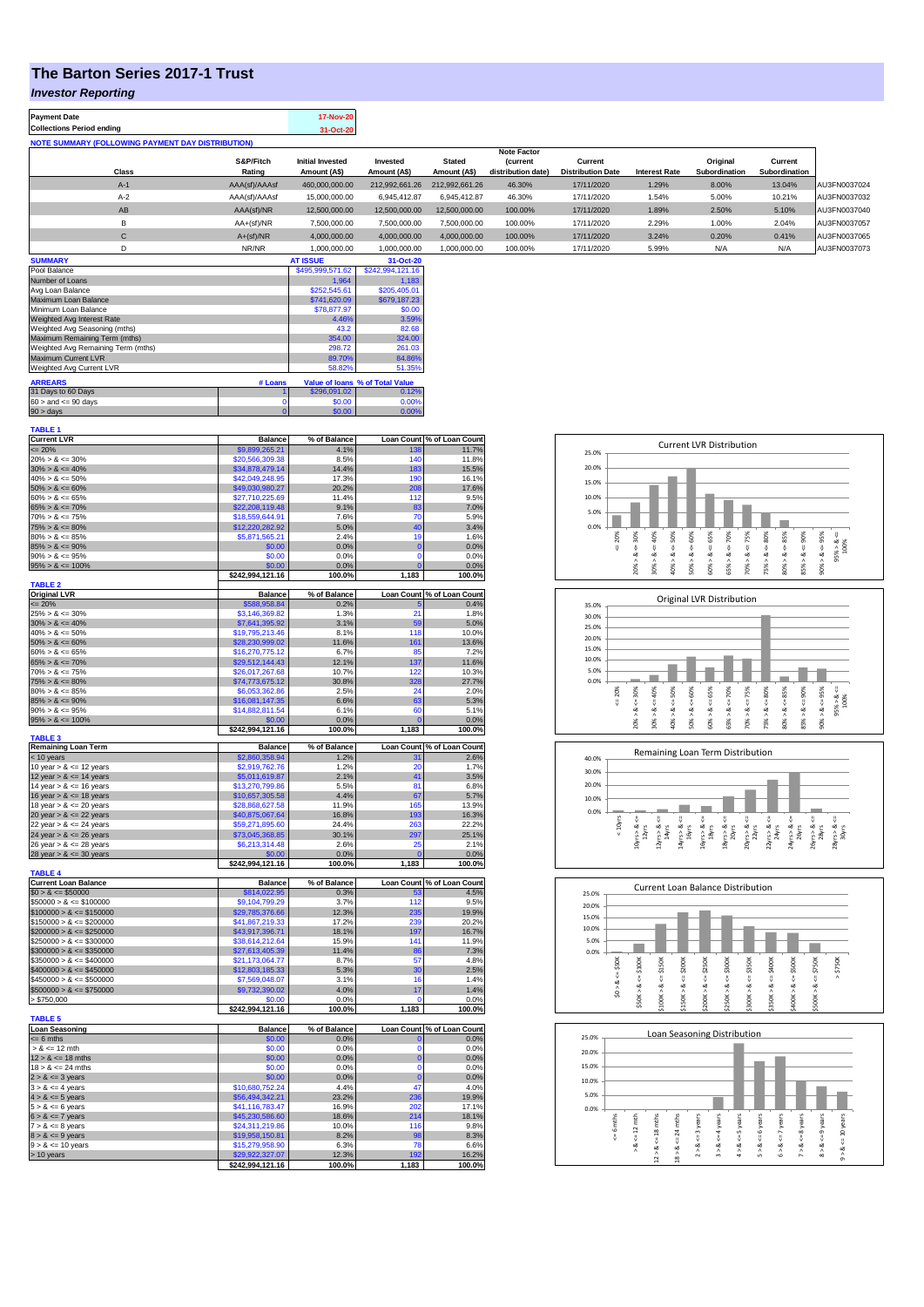# **The Barton Series 2017-1 Trust**

### *Investor Reporting*

| <b>Payment Date</b>                                                  |                                     | 17-Nov-20                |                           |                                     |
|----------------------------------------------------------------------|-------------------------------------|--------------------------|---------------------------|-------------------------------------|
| <b>Collections Period ending</b>                                     |                                     | 31-Oct-20                |                           |                                     |
| TABLE <sub>6</sub><br>Postcode Concentration (top 10 by value)       | <b>Balance</b>                      | % of Balance             | <b>Loan Count</b>         | % of Loan Count                     |
| 2650                                                                 | \$5,871,504.38                      | 2.4%                     | 31                        | 2.6%                                |
| 2905                                                                 | \$4,844,895.23                      | 2.0%                     | 19                        | 1.6%                                |
| 5108                                                                 | \$4,820,409.58                      | 2.0%                     | 31                        | 2.6%                                |
| 6210<br>2615                                                         | \$4,435,803.19                      | 1.8%<br>1.8%             | 25<br>18                  | 2.1%<br>1.5%                        |
| 2602                                                                 | \$4,259,853.02<br>\$3,948,861.19    | 1.6%                     | 16                        | 1.4%                                |
| 5109                                                                 | \$3,802,288.69                      | 1.6%                     | 23                        | 1.9%                                |
| 6208                                                                 | \$3,502,409.95                      | 1.4%                     | 13                        | 1.1%                                |
| 2914<br>5118                                                         | \$3,422,878.32<br>\$3,359,463.73    | 1.4%<br>1.4%             | 11<br>18                  | 0.9%<br>1.5%                        |
| <b>TABLE 7</b>                                                       |                                     |                          |                           |                                     |
| <b>Geographic Distribution</b>                                       | <b>Balance</b>                      | % of Balance             | <b>Loan Count</b>         | % of Loan Count                     |
| <b>Australian Capital Territory</b>                                  | \$41,791,959.87                     | 17.2%                    | 179                       | 15.1%                               |
| New South Wales                                                      | \$38,785,191.43                     | 16.0%                    | 181                       | 15.3%                               |
| Northern Territory<br>Queensland                                     | \$843,539.84<br>\$7,375,872.55      | 0.3%<br>3.0%             | 4<br>33                   | 0.3%<br>2.8%                        |
| South Australia                                                      | \$99,344,442.92                     | 40.9%                    | 551                       | 46.6%                               |
| Tasmania                                                             | \$0.00                              | 0.0%                     | 1                         | 0.1%                                |
| Victoria                                                             | \$5,470,527.74                      | 2.3%                     | 25                        | 2.1%                                |
| Western Australia                                                    | \$49,382,586.81                     | 20.3%                    | 209                       | 17.7%                               |
| <b>TABLE 8</b>                                                       | \$242,994,121.16                    | 100.0%                   | 1,183                     | 100.0%                              |
| Metro/Non-Metro/Inner-City                                           | <b>Balance</b>                      | % of Balance             |                           | Loan Count % of Loan Count          |
| Metro                                                                | \$192,519,652.91                    | 79.2%                    |                           | 78.4%                               |
| Non-metro<br>Inner city                                              | \$50,158,857.90                     | 20.6%                    | 254                       | 21.5%<br>0.2%                       |
|                                                                      | \$315,610.35<br>\$242,994,121.16    | 0.1%<br>100.0%           | 1,183                     | 100.0%                              |
| <b>TABLE 9</b>                                                       | <b>Balance</b>                      | % of Balance             |                           |                                     |
| <b>Property Type</b><br><b>Residential House</b>                     | \$222,427,722.55                    | 91.5%                    | <b>Loan Count</b><br>1073 | % of Loan Count<br>90.7%            |
| Residential Unit                                                     | \$18,722,701.69                     | 7.7%                     | 101                       | 8.5%                                |
| Rural                                                                | \$0.00                              | 0.0%                     | $\bf{0}$                  | 0.0%                                |
| Semi-Rural                                                           | \$0.00                              | 0.0%                     | 0                         | 0.0%                                |
| <b>High Density</b>                                                  | \$1,843,696.92<br>\$242,994,121.16  | 0.8%<br>100.0%           | 9<br>1,183                | 0.8%<br>100.0%                      |
| <b>TABLE 10</b>                                                      |                                     |                          |                           |                                     |
| <b>Occupancy Type</b>                                                | <b>Balance</b>                      | % of Balance             |                           | Loan Count % of Loan Count          |
| Owner Occupied                                                       | \$195,691,159.25                    | 80.5%                    | 945<br>238                | 79.9%                               |
| Investment                                                           | \$47,302,961.91<br>\$242,994,121.16 | 19.5%<br>100.0%          | 1,183                     | 20.1%<br>100.0%                     |
| <b>TABLE 11</b>                                                      |                                     |                          |                           |                                     |
| <b>Employment Type Distribution</b>                                  | <b>Balance</b>                      | % of Balance             |                           | Loan Count % of Loan Count          |
| Contractor<br>Pay-as-you-earn employee (casual)                      | \$4,353,102.20<br>\$9,513,771.57    | 1.8%<br>3.9%             | 23<br>52                  | 1.9%<br>4.4%                        |
| Pay-as-you-earn employee (full time)                                 | \$186,606,847.87                    | 76.8%                    | 880                       | 74.4%                               |
| Pay-as-you-earn employee (part time)                                 | \$17,993,751.91                     | 7.4%                     | 94                        | 7.9%                                |
| Self employed                                                        | \$10,681,855.45                     | 4.4%                     | 52                        | 4.4%                                |
| No data                                                              | \$13,844,792.16                     | 5.7%                     | 82                        | 6.9%                                |
| Director                                                             | \$0.00<br>\$242,994,121.16          | 0.0%<br>100.0%           | O<br>1,183                | 0.0%<br>100.0%                      |
| <b>TABLE 12</b>                                                      |                                     |                          |                           |                                     |
| <b>LMI Provider</b><br>QBE                                           | <b>Balance</b><br>\$224,812,460.39  | % of Balance<br>92.5%    | 1112                      | Loan Count % of Loan Count<br>94.0% |
| Genworth                                                             | \$18,181,660.77                     | 7.5%                     | 71                        | 6.0%                                |
|                                                                      | \$242,994,121.16                    | 100.0%                   | 1,183                     | 100.0%                              |
| TABLE <sub>13</sub>                                                  |                                     |                          |                           |                                     |
| Arrears<br><= 0 days                                                 | <b>Balance</b>                      | % of Balance<br>97.8%    | <b>Loan Count</b><br>1162 | % of Loan Count<br>98.2%            |
| $0 >$ and $\leq$ 30 days                                             | \$237,535,940.99<br>\$5,162,089.15  | 2.1%                     | 20                        | 1.7%                                |
| $30 >$ and $\leq 60$ days                                            | \$296,091.02                        | 0.1%                     | 1                         | 0.1%                                |
| $60 >$ and $\lt = 90$ days                                           | \$0.00                              | 0.0%                     | $\Omega$                  | 0.0%                                |
| $90 > \text{days}$                                                   | \$0.00<br>\$242,994,121.16          | 0.0%                     | O                         | 0.0%                                |
| TABLE <sub>14</sub>                                                  |                                     | 100.0%                   | 1,183                     | 100.0%                              |
| <b>Interest Rate Type</b>                                            | <b>Balance</b>                      | % of Balance             | <b>Loan Count</b>         | % of Loan Count                     |
| Variable                                                             | \$203,637,094.02                    | 83.8%                    | 1004                      | 84.9%                               |
| Fixed                                                                | \$39,357,027.14<br>\$242,994,121.16 | 16.2%<br>100.0%          | 179<br>1,183              | 15.1%<br>100.0%                     |
| TABLE 15                                                             |                                     |                          |                           |                                     |
| <b>Weighted Ave Interest Rate</b><br><b>Fixed Interest Rate</b>      | <b>Balance</b><br>3.55%             | <b>Loan Count</b><br>179 |                           |                                     |
|                                                                      |                                     |                          |                           |                                     |
| TABLE 16                                                             |                                     |                          |                           |                                     |
| COVID-19 Impacted Loan                                               | Impacted (#)                        | Impacted (%)<br>0.42     | Impacted (\$)             |                                     |
|                                                                      |                                     |                          |                           |                                     |
| TABLE 16                                                             |                                     |                          |                           |                                     |
| Foreclosure, Claims and Losses (cumulative)<br>Properties foreclosed | <b>Balance</b><br>\$73,685.93       | <b>Loan Count</b>        |                           |                                     |
| Claims submitted to mortgage insurers                                | \$70,056.08                         | 1                        |                           |                                     |
| Claims paid by mortgage insurers                                     | \$70,056.08                         |                          |                           |                                     |
| loss covered by excess spread                                        | \$3,629.85                          | 1                        |                           |                                     |
| Amount charged off                                                   | \$0.00                              |                          |                           |                                     |



40.9%

20.3%

5.6% Geographic Distribution

Please note: Stratified data excludes loans where the collateral has been sold and there is an LMI claim pending.